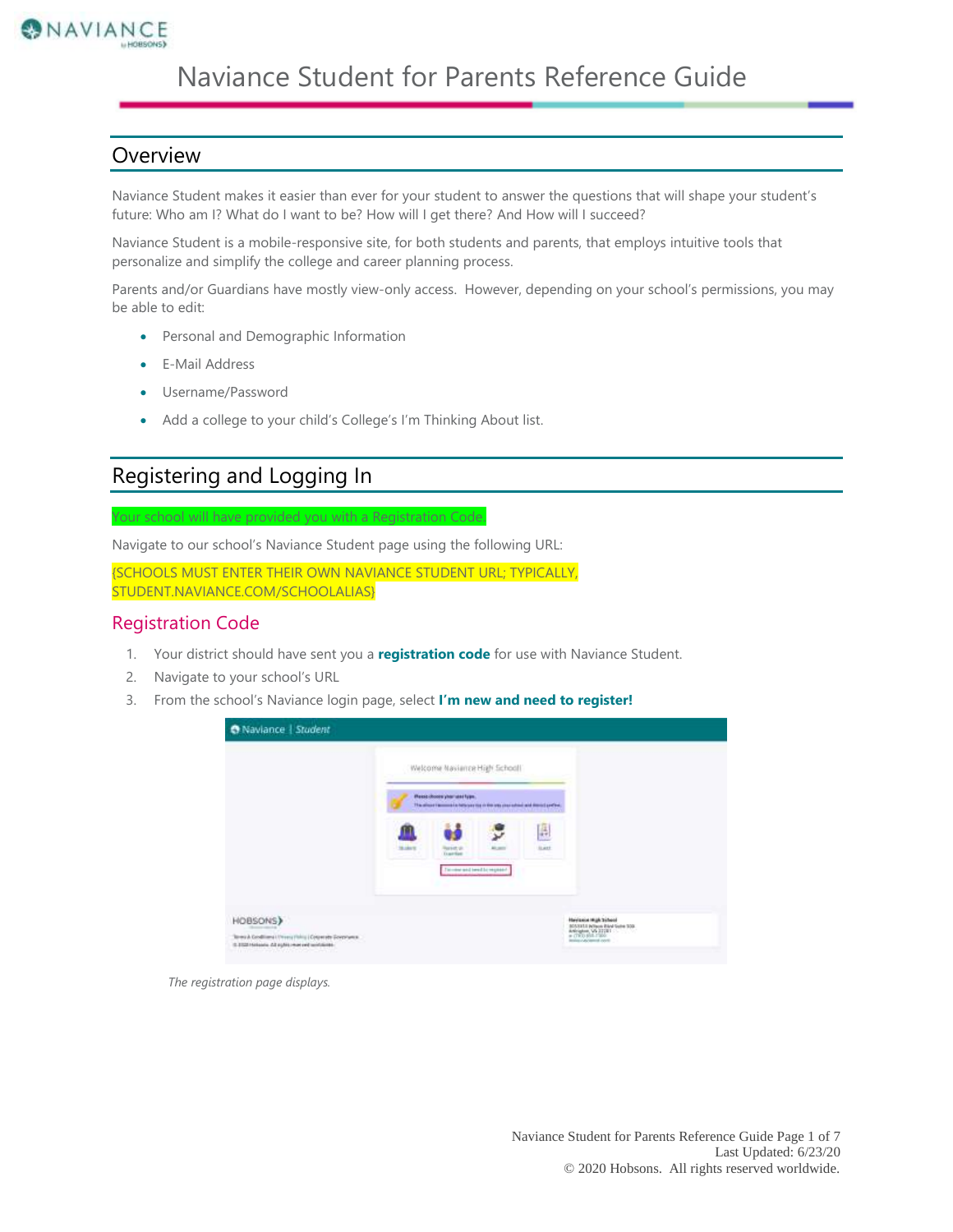4. Enter the registration code you were provided in the **Registration Code** field and then select **Register**.

|                         | Back                                                                                                            |
|-------------------------|-----------------------------------------------------------------------------------------------------------------|
|                         | Welcome to Naviance!<br>Follow the steps to sign in to<br>Naviance for the first time.                          |
| Enter Registration Code | Register<br>Enter the registration code given to you by your school or<br>district.<br><b>Registration Code</b> |
|                         | Code<br><b>REGISTER</b>                                                                                         |
| Create Account          | Create Account                                                                                                  |
| Sign in to Naviance     | Sign In to Naviance                                                                                             |

*The Create Account section expands.*

5. Enter a **Username**, **Password**, and **Password Confirmation** and then select **CONTINUE**. Depending on your district's settings, the Username may be either a valid email or a username of your choice. Use the provided password requirements.

| Entier Registration Code | Exter Registration Code<br>Your regratistion code has been acousted.                          |
|--------------------------|-----------------------------------------------------------------------------------------------|
|                          |                                                                                               |
| Create Account           | <b>Create Account</b>                                                                         |
|                          | Use an email address or a unique caer came as your                                            |
|                          | Naviance úser name. Then create a memorable and secure                                        |
|                          | . Bassword.<br>,,,,,,,                                                                        |
|                          | <b>User Name</b>                                                                              |
|                          | Type your small or santhame here                                                              |
|                          | TOU' LINY AGINE HIUST DE                                                                      |
|                          | · Either a valid email address DR a memorable user name<br>우리가 하라 화장 사이에 있다                   |
|                          | itecture to year school.                                                                      |
|                          | <b>New Patrword</b>                                                                           |
|                          | Enter a new and secure password                                                               |
|                          | <b><i>ENDNI PASSMORE-</i></b>                                                                 |
|                          | Plesswords /roat:                                                                             |
|                          | · Be 10 characters long                                                                       |
|                          | - Not include your usemains                                                                   |
|                          | . Not include more than 2 of the same characters in a row<br>(e.g. mean or TTF)               |
|                          | - Not use common passwords, simple patterns, or common<br>hames (e.g. password, 12365, Smith) |
|                          | Confirm Password                                                                              |
|                          | : Enter your password again                                                                   |
|                          | <b>SHOW PASSINGRES</b>                                                                        |
|                          | Type the same parawors opport.                                                                |
|                          | <b>CONTINUE</b>                                                                               |

*The Sign in to Naviance section expands.*

6. Your account is now ready, click **Continue** to return to the Naviance Student login page.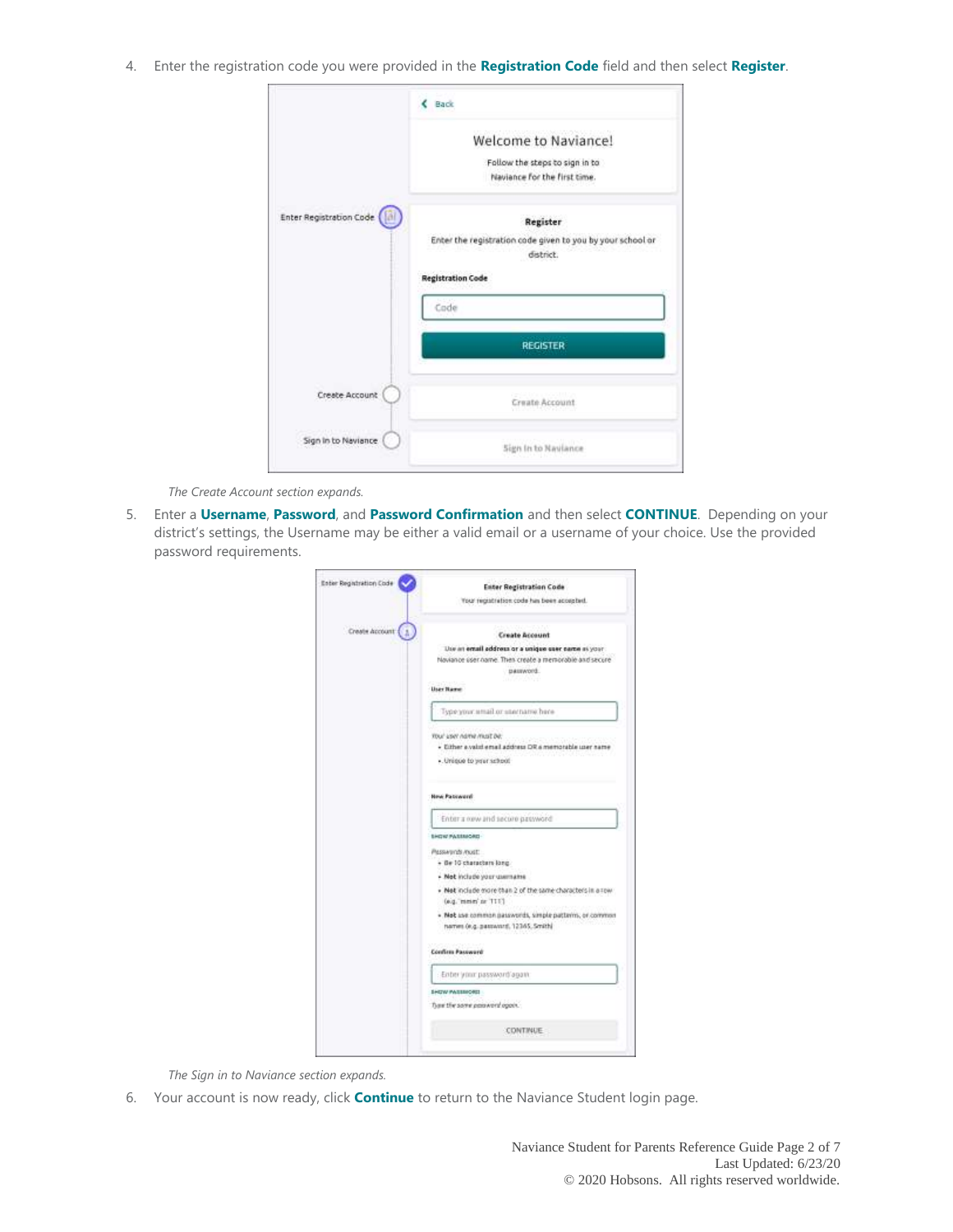|                         | C Back-                                                                     |
|-------------------------|-----------------------------------------------------------------------------|
|                         | Welcome to Naviance!                                                        |
|                         | Follow the steps to sign in to<br>Naviance for the first time.              |
| Enter Registration Code | <b>Enter Registration Code</b><br>Your registration code has been accepted. |
| Create Username         | <b>Create Username</b><br>Yout usemane is gregory doe@email.com             |
| Sign in to Naviance     | <b>Sign In to Naviance</b>                                                  |
|                         |                                                                             |
|                         | Your account is ready!                                                      |
|                         | Let's get you started with Naviance.                                        |
|                         | <b>CONTINUE</b>                                                             |

7. From the Naviance Student login page, select **Parent/Guardian**.

|                   | Please choose your user type.<br>This along Harance to help you log in the way your school and discrimination. |                |        |
|-------------------|----------------------------------------------------------------------------------------------------------------|----------------|--------|
|                   |                                                                                                                |                |        |
|                   |                                                                                                                |                |        |
| $2 - 11 - 10 = 0$ | Parent on<br>Guaritian                                                                                         | <b>Alizert</b> | Custof |

8. From the Parent/Guardian login page, enter the **email** or **username** and **password** that you just created and then select **CONTINUE** to log in.

| < Back                             |                            |
|------------------------------------|----------------------------|
|                                    | Welcome Parent / Guardian! |
|                                    |                            |
|                                    | Login to Naviance          |
| <b>Email or username</b>           |                            |
|                                    |                            |
| For example navigator@naviance.com |                            |
| Password                           |                            |
| Type password                      |                            |
| Remember me                        | Forgot your password?      |
|                                    | CONTINUE                   |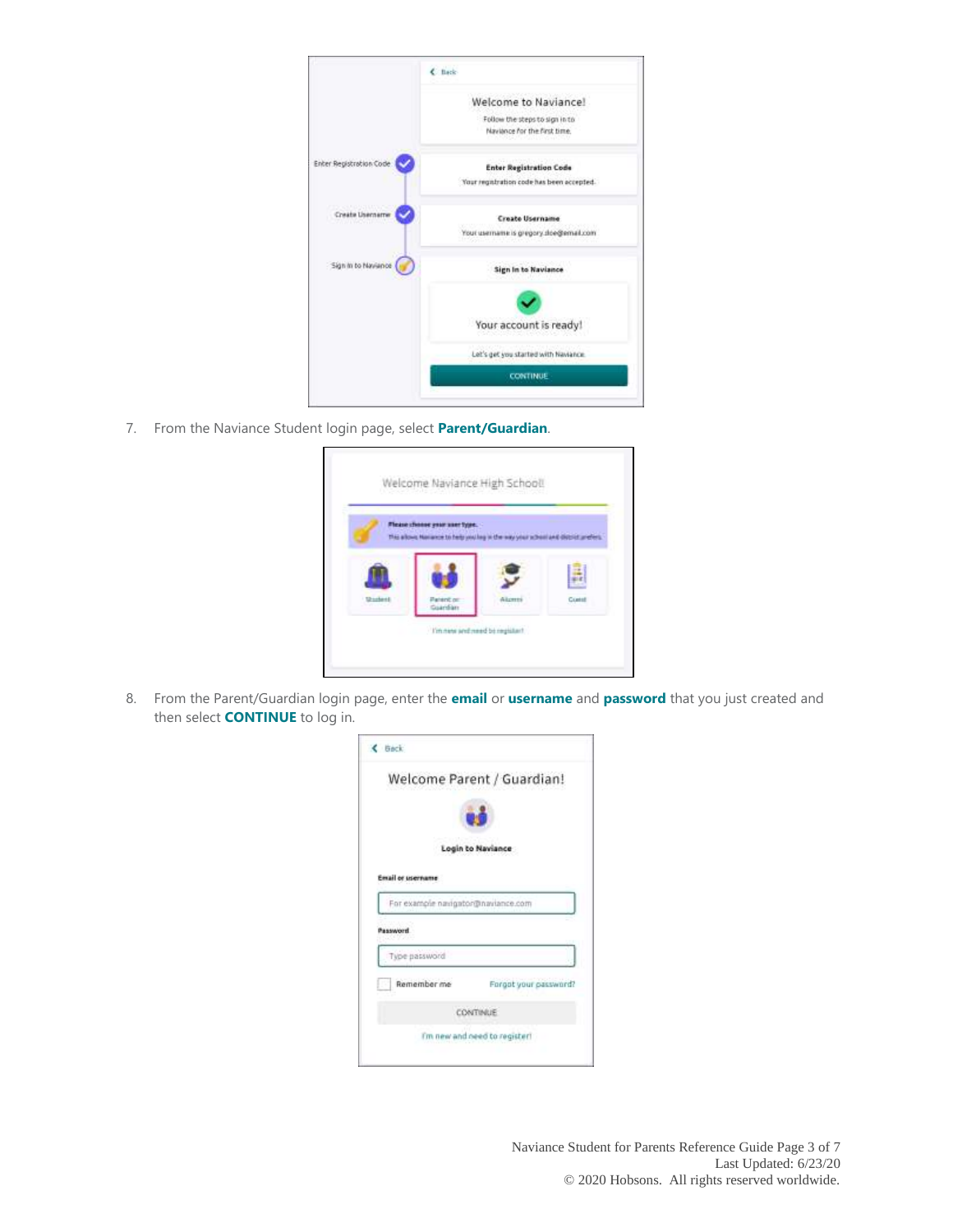### Navigating in Naviance Student

Once you are logged into Naviance Student, most of your experience will be view only. To learn more about navigating around and seeing what tools are available in Naviance Student, visit this video tutorial.

{SCHOOLS – USE EITHER THE DIRECT LINK TO THE NAVIANCE STUDENT OVERVIEW OR PROVIDE THE LINK TO THE WEBSITE TO WHICH YOU HAVE EMBEDDED THE VIDEO CODE}

#### Parent Tasks

### Editing General and Security Information

You can edit your own personal and demographic information, as well as your username and password in Naviance Student. To do this:

1. Click the **About Me** menu drop-down and select **My Account** under **your name**. Do not select your child's account.



*The account screen displays, and you are on the General Information tab by default.*

2. From *General Information*, click **Edit** to change personal information such as address, phone number, and email.

| <b>ACCOUNT</b><br><b>JA</b><br>June Allen | Occupation<br>+ Email |
|-------------------------------------------|-----------------------|
| General Information<br><b>Security</b>    | Alma Mater            |
| Contact                                   |                       |
| $F$ EDIT                                  | SAVE                  |

- 3. Enter the new information and click **Save**.
- 4. Click on the **Security** tab.
- 5. Use **Edit** under either **User Name** or **Password** to make desired changed, and then **Save**.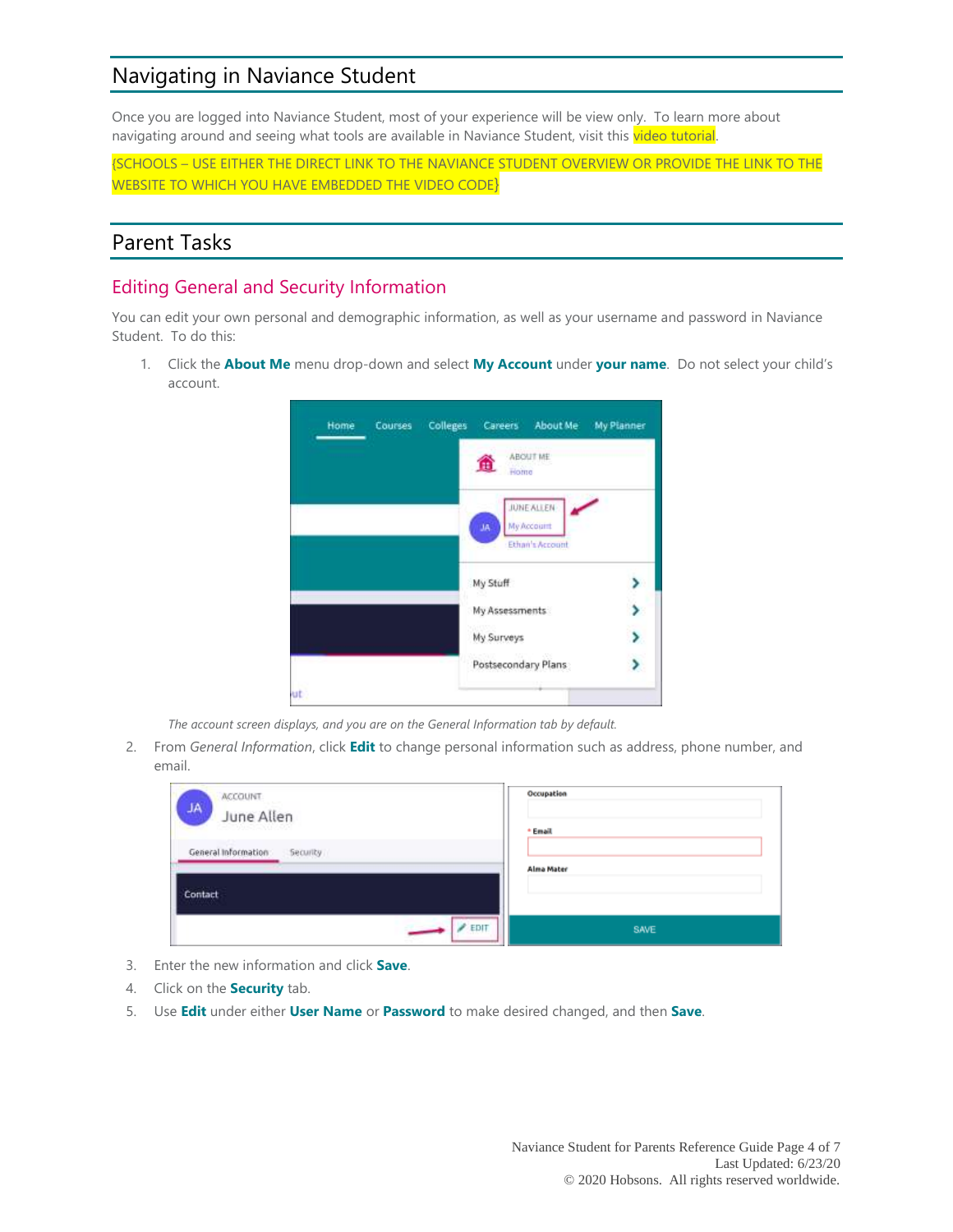| ACCOUNT<br><b>JA</b><br>June Allen           |                                        |
|----------------------------------------------|----------------------------------------|
| General Information<br>Security              |                                        |
| User Name                                    | Password<br><b><i>CONTRACTOR</i></b>   |
| $\sqrt{25}$<br>820 - 829<br><b>User Name</b> | $\sqrt{EDT}$<br>Password<br>********** |

### Adding a College to your Child's Colleges I'm Thinking About List

Naviance Student provides a location for students to save the colleges they are most interested in. The Colleges I'm Thinking About List can be found right from the Home Page. As a parent, depending on rights your school has provided, you can add to this list for your child. To do this:

1. From the *Home* page, use the **Search for Colleges field** to enter in the name of a school.

| Welcome, Ethan!     |                       |               |  |
|---------------------|-----------------------|---------------|--|
| Search for Colleges | Q Type a college name | <b>SEARCH</b> |  |
|                     |                       |               |  |

#### 2. Click **Search**.

*The College Lookup displays with your search results. You can use this to further refine or change your search options.* 3. Check the **box** next to the school you would like to add to your student's list.

4. Click **Save Selection**.

| College Lookup      |         | $\alpha$                       | Search for colleges   |
|---------------------|---------|--------------------------------|-----------------------|
| Lookup by name      |         | 1 selected                     | <b>SAVE SELECTION</b> |
| american university | Go      | + = extended profile available |                       |
| Lookup by country   |         | College                        | Location              |
| N/A                 | Go<br>v | American University            | Washington,<br>DC     |

#### 5. Click **Finished Searching**.

*The college is added to the list.*

6. To review the add, click the **Colleges** menu and select **Colleges I'm Thinking About** from the drop-down menu.

*Your student's list will display. You can see the item you have added by looking to the Added By column.*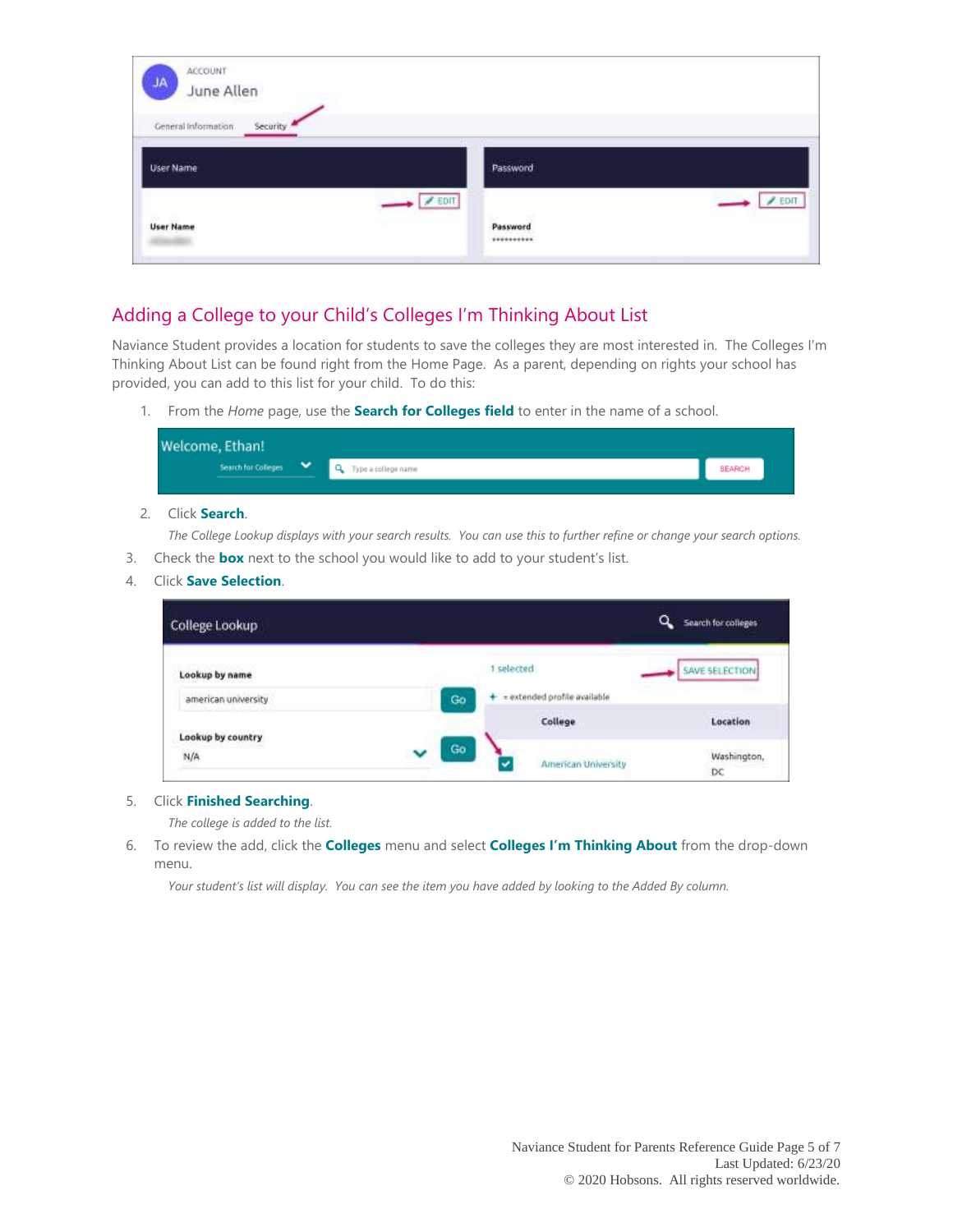| Colleges I'm thinking about |                    |          |                         | ۹                                      | Search for colleges |                    |
|-----------------------------|--------------------|----------|-------------------------|----------------------------------------|---------------------|--------------------|
| Add Colleges to List        |                    |          |                         | all Compare Me                         |                     |                    |
|                             |                    |          |                         |                                        | available           | = extended profile |
| College                     | Delivery type<br>O | Added By | Expected<br>Difficulty* | <b>Application</b><br><b>Deadlines</b> | Interest<br>3200000 |                    |
| American<br>University      | 뜨                  | Parent   | N/A                     | Multiple Deadlines                     | N/A                 | MORE E             |

#### Switching Between Children

If you have more than one child in the district using Naviance Student, you can use the **Switch Child** drop-down to change the student account you are viewing.

| English | ↓ © Give feedback  ■ No new messages   Switch Child: Ethan Allen ↓ LOG OUT |         |          |         |          |            |
|---------|----------------------------------------------------------------------------|---------|----------|---------|----------|------------|
|         | Home                                                                       | Courses | Colleges | Careers | About Me | My Planner |

## Reset Password using Forgot Password Link

- 1. From the Naviance Student login screen, select the **Parent/Guardian User Type**.
- 2. Select **Forgot your password?**

| C Back                                     |                            |
|--------------------------------------------|----------------------------|
|                                            | Welcome Parent / Guardian! |
|                                            |                            |
|                                            | Login to Navisson          |
|                                            |                            |
|                                            |                            |
| <b>STARBIN</b><br><b>Email or seemants</b> |                            |
|                                            |                            |
| . For example rungalize@navuoce.com        |                            |
| <b>Password</b>                            |                            |
|                                            |                            |
| Type gasward                               |                            |
| <b>Remember my</b>                         | Firgot your password?      |
|                                            |                            |
|                                            | <b>CONTINUE</b>            |

Step 2

- 3. Enter the email address on file in your Naviance account. (If you do not have an email address on file in your Naviance account you can reach out to your school to request that they add an email to your account or provide you with a temporary password)
- 4. Select **Reset Your Password.**